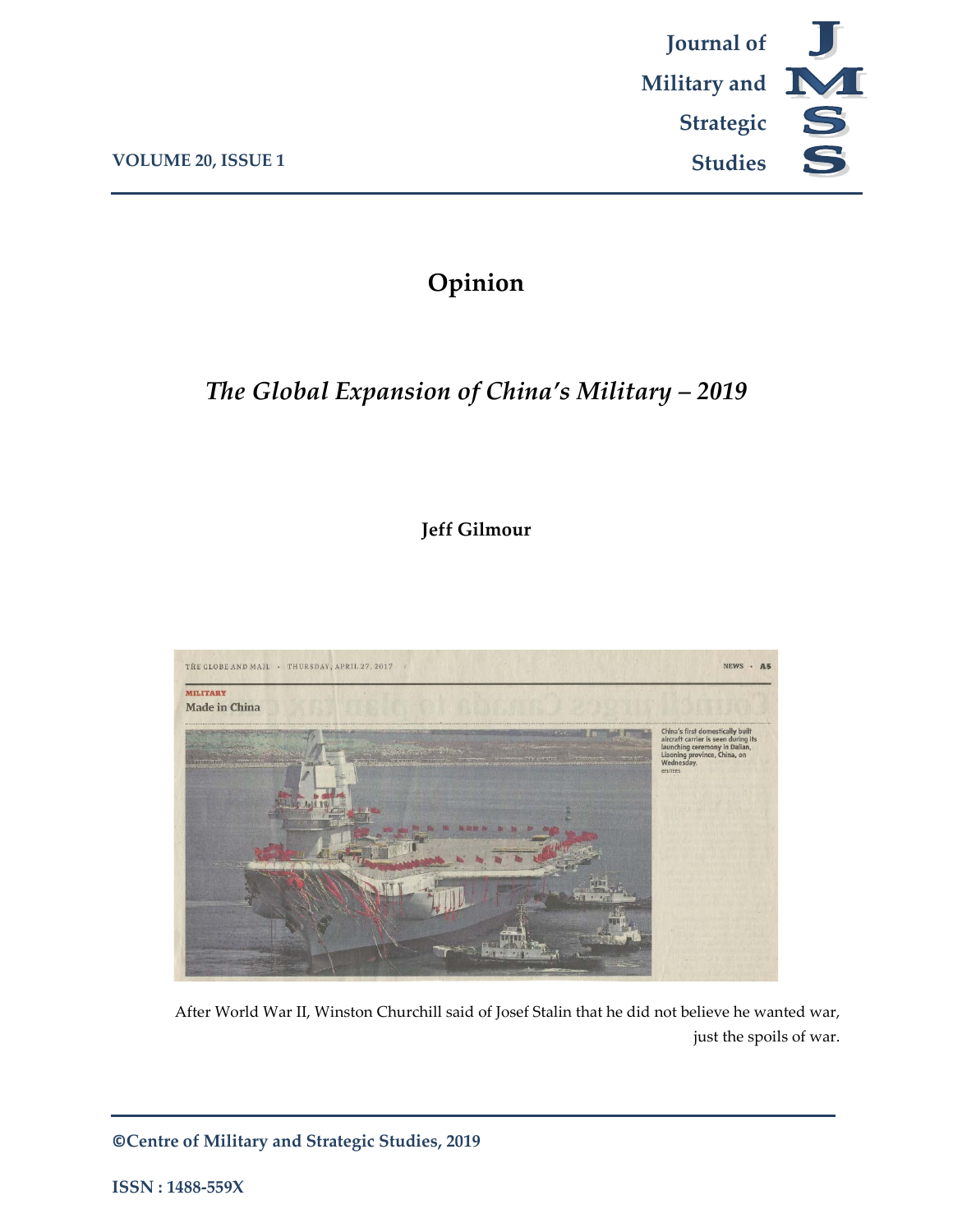#### **Background**

China's military spending rose by 83 percent in real terms between 2009 and 2018. China's leader, Xi Jinping has stated that his "Chinese Dream" includes a "dream of a strong armed forces" that involves "modernizing" the People's Liberation Army (PLA) by 2035 and making it "world-class," in other words moving ahead of the US military might.<sup>1</sup> As noted in the recent "Economist" article, Mr. Xi has done more in the past three years to reform the PLA than any other Chinese leader since Deng Xiaoping. In February 2016 Mr. Xi replaced the seven military regions with five "theatres," each with a single commander. Each of these "theatres" would consist in co-ordinating the military objectives of the army, navy and the air force.<sup>[2](#page-1-1)</sup> Two other commands were created. Strategic Support Force was meant to counter US communications, satellites, computer networks and cyber activities and was established in 2015. Mr. Xi also established the PLA Rocket Force (PLARF) to attack US bases and USN naval aircraft carriers in the same year having a strength of around 175,000 personnel.

Although the PLA remains with a strength of about 2 million, recently the Chinese Navy (PLAN) is expanding into a blue water navy and is increasing its' co-ordination in joint exercises with the army and airforce.

China's unilateral expansion throughout the international waters of south-east Asia in the past several years has altered the strategic balance of power in the region. [3](#page-1-2) Besides establishing artificial islands in the South China Sea, encompassing seaports, air base and missile systems; it also includes increasing naval operations in the western Pacific, South Pacific and Indian Ocean; the Mediterranean and Baltic Seas; the Arctic and Antarctic; and the Atlantic Ocean.[4](#page-1-3)

China has dramatically increased the blue-water operations of the PLAN and the China Coast Guard (CCG) within the waters of the South China Sea and substantially increasing its' deployments around the globe.<sup>5</sup> As noted by author Fanell, the projection of China's maritime power relies on several assumptions. "First, Chinese leaders will continue investment in the Navy, Coast Guard, and maritime industries to more actively and effectively assert its security and economic interests in the coming decades. Second, China will continue to enjoy a military

<span id="page-1-0"></span><sup>1</sup> "Army dreamers,"*The Economist*," 29 June 2019, p. 36

<span id="page-1-1"></span><sup>2</sup> Ibid.

<span id="page-1-2"></span><sup>3</sup> J.E. Fanell, "China's Global Naval Strategy and Expanding Force Structure," *Naval War College Review* 72, 1 (Winter 2019): p. 11.

<span id="page-1-3"></span><sup>4</sup> Ibid.

<span id="page-1-4"></span><sup>5</sup> Ibid., p. 14. For a comprehensive article on the CCG, see A. Erickson, I. Hickey and H. Holst, "Forging Second Sea Force," *Naval War College Review* 72, 2 (Spring 2019): p. 11.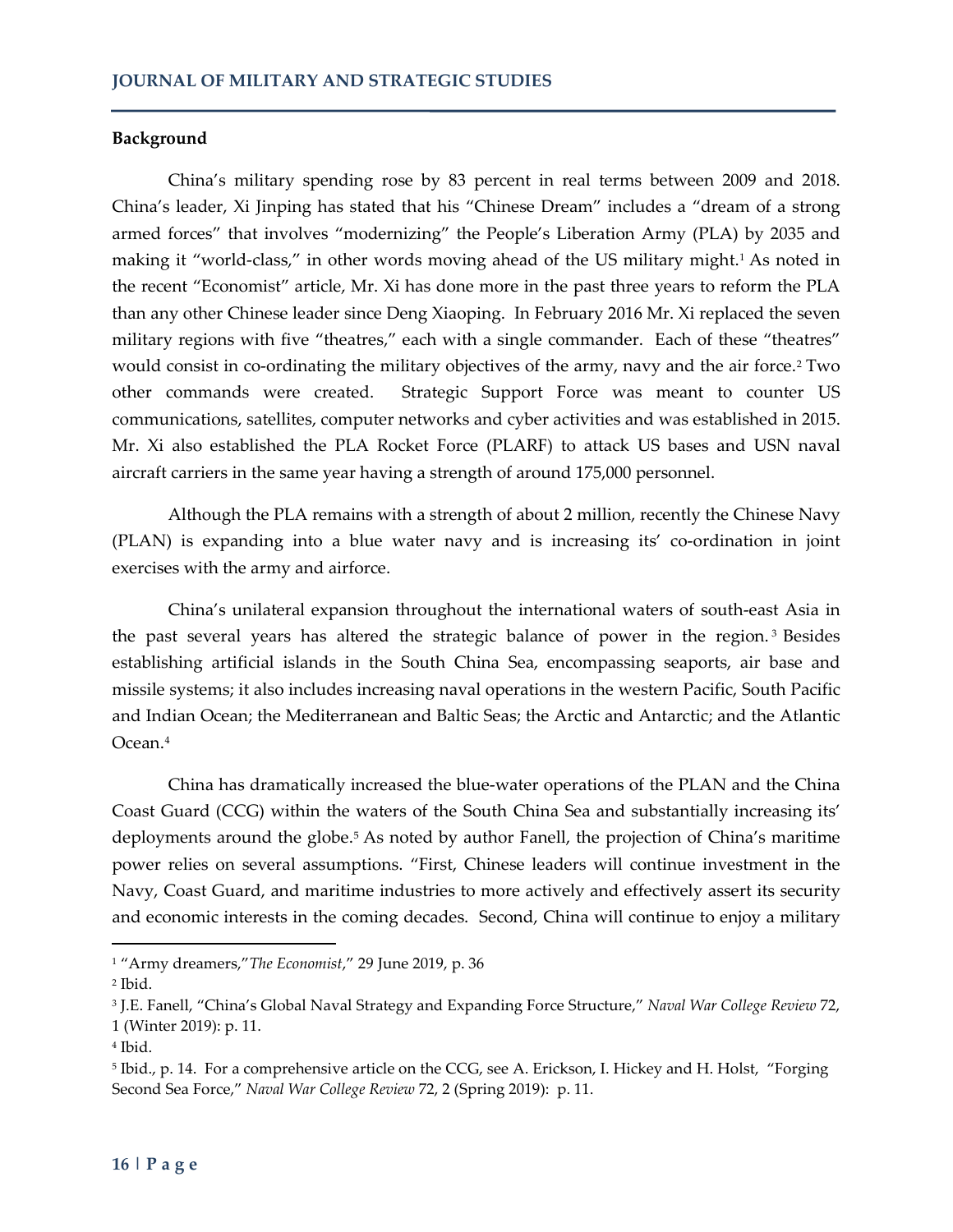ship-building cost advantage over rivals. And third, China will master the technical advances required to overcome issues arising from the production and incorporation of advanced naval systems – from phased array radars to nuclear reactors."[6](#page-2-0)

There is no question that to realize the "Chinese Dream" is to build up a powerful military force to counter a US military build-up in the region. The goal eventually is likely to confront and deny access to US naval forces but possibly to defeat such forces in battle in the longer term. In the South China Sea and other near waters, some pundits are already stating that China's assertive nationalism is already raising the chances of an accidental clash with American planes or ships to a level too high for comfort.<sup>7</sup>

In a recent editorial in Canada's *Globe and Mail* newspaper, it stated:

the real People's Republic of China is not just an economic opportunity. It is a threat. And that threat is growing. This is no passing storm. China's rapid rise, even as it remains an unapologetically totalitarian state, is geopolitical climate change on an unprecedented scale. We must think hard about how to mitigate its impact.<sup>[8](#page-2-2)</sup>

In July 2019, China warned it was ready to move to war if there was any move towards Taiwan's independence, accusing the US of undermining global stability and denouncing its' arms sales to the self-ruled island.[9](#page-2-3)

#### **Chinese Military Hardware**

#### *People's Liberation Army Navy (PLAN)*

China now has the region's largest navy, with over 300 surface and underwater vessels. It will have as many as 78 submarines by 2020; up from 56 in 2018.[10](#page-2-4)

Surface combatant strike groups could be composed of the following ships:

- Type 052D Luyang III class guided missile destroyers
- Type 054C Luyang II class guided missile destroyers

<span id="page-2-0"></span><sup>6</sup> "China's Global Naval Strategy," pp. 14-15.

<span id="page-2-1"></span><sup>7</sup> A contest for the ages," *The Economist*, 18 May 2019, p. 16.

<span id="page-2-2"></span><sup>8</sup> Editorial, "China, from opportunity to threat," *The Globe and Mail*, 17 May 2019, p. A-10.

<span id="page-2-3"></span><sup>9</sup> "China Ready to Go to War Over Taiwan," *National Post*, 25 July 2019, p. NP-4.

<span id="page-2-4"></span><sup>10</sup> "Why China wants a mighty navy," *The Economist*, 27 April 2019, p. 40.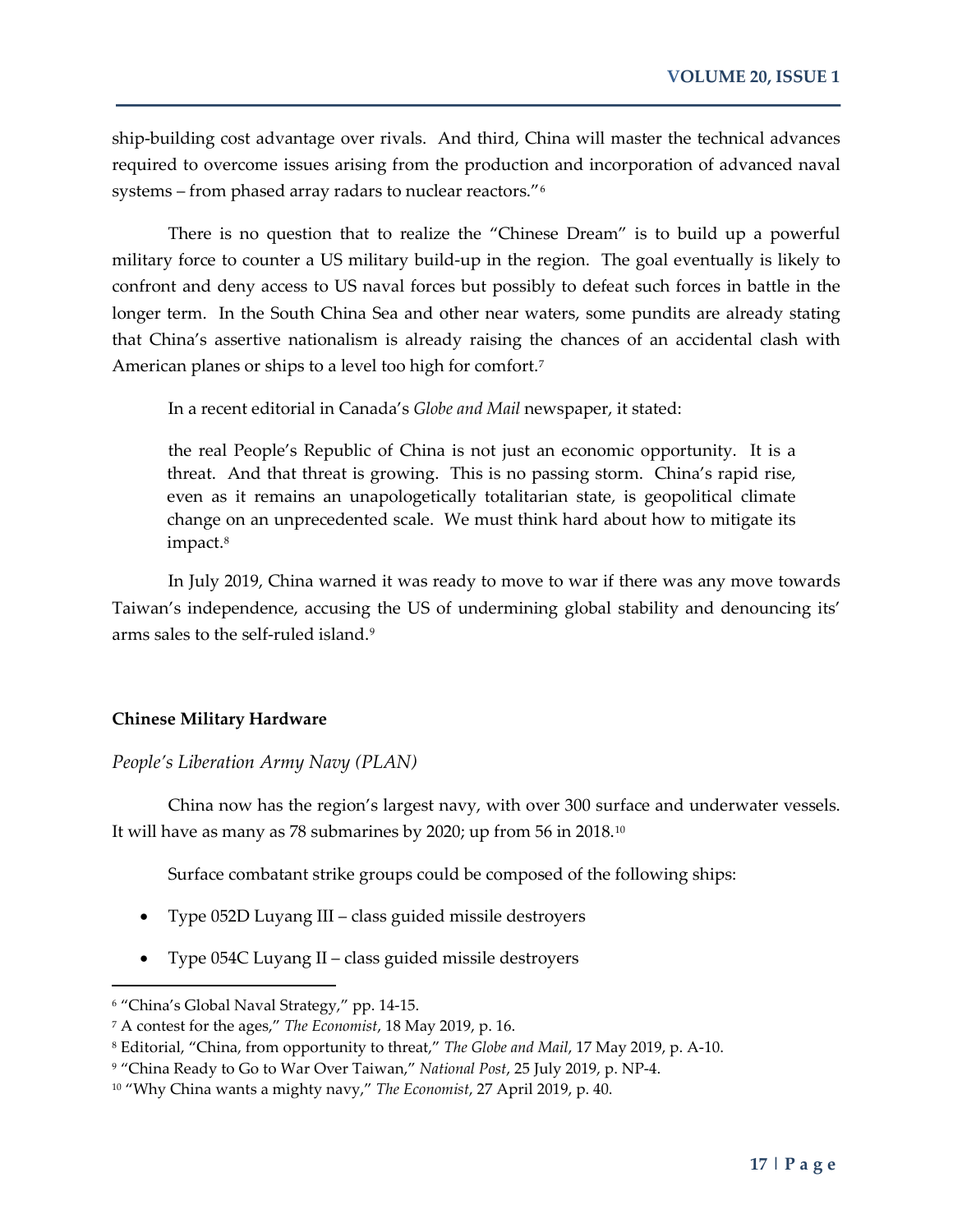- Type 054A Jiangkai III class guided missile frigates; and
- Type 055 destroyers, the newest warship in the fleet.

These ships have great range, speed and survivability and carry antiship cruise missiles (ASCM's).[11](#page-3-0) As of 2018, the PLAN has a single combat – ready aircraft carrier, the "Liaoning" (CV-16), with a second and third under construction. It is projected that China may possess five or six nuclear aircraft carrier battle groups by 2035.

The PLAN's submarine fleet consists of Type 091, Qing-class; Type 035, Type 093 and Type 094 A Jin class ballistic missile submarines. Type 094 A's are nuclear-powered SSBN's which are armed with up to 12 ballistic missiles that can carry a nuclear warhead with an estimated range of 7,200 kilometers (4,500 miles). There are currently four of these submarines in service with others under construction. A major submarine base is being build on China's south coast on Hainan Island. Chinese submarines are also armed with supersonic seaskimming 290 nautical mile range YJ-18 anti-ship cruise missiles (ASCM's).[12](#page-3-1)

China has also expanded the People's Liberation Army Marine Corps (PLAMC) to 100,000 personnel.[13](#page-3-2) To assist this corps, China is producing an increasing number of large, high-end amphibious warships. As of 2015, the PLAMC has 56 amphibious warships, ranging from a few WWII landing ships to four modern Yuzhao – class Type 071 transport dock ships which are large and formidable.

China has recently announced they are building new Type 075 landing helicopter docks. This new ship can carry up to 30 transport and attack helicopters and can launch 6 helicopters simultaneously.<sup>[14](#page-3-3)</sup>

It is estimated that to achieve its' national maritime goals by 2030, it will likely need a 550 ship/submarine fleet.[15](#page-3-4)

- <span id="page-3-1"></span><sup>12</sup> Ibid., p. 19.
- <span id="page-3-2"></span><sup>13</sup> Ibid., p. 20.
- <span id="page-3-3"></span><sup>14</sup> Ibid.

 $\overline{a}$ 

<span id="page-3-4"></span><sup>15</sup> Ibid., p. 21.

<span id="page-3-0"></span><sup>&</sup>lt;sup>11</sup> "China's Global Naval Strategy," p. 18.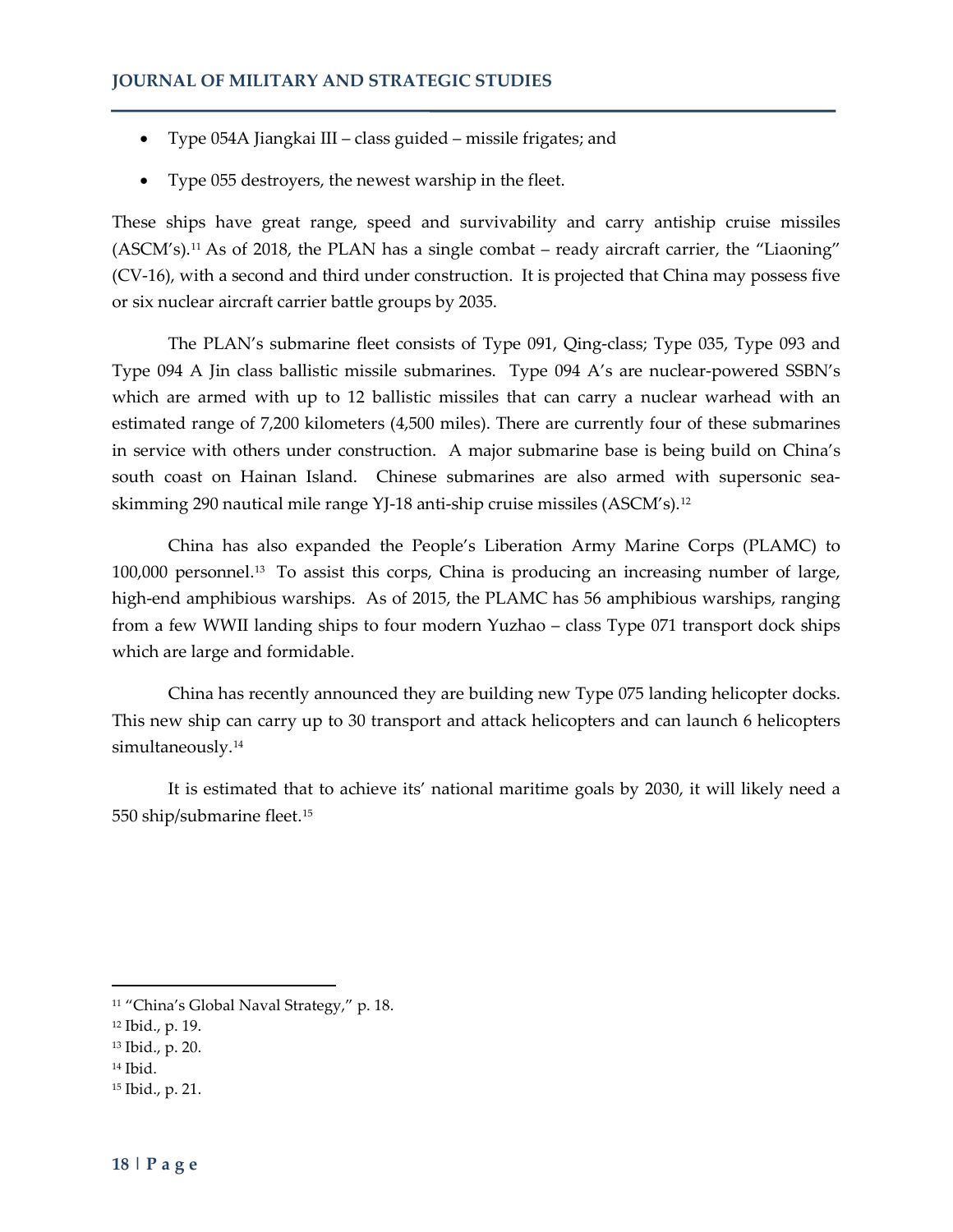*People's Liberation Army Air Force and Naval Air Force (PLAAF/ PLANAF)*

The People's Liberation Army Air Force (PLAAF) of China and its sister branch, the PLA Naval Air Force (PLANAF) has a fleet of approximately 1700 combat aircraft. In his article Sebastien Robbin outlines the types of aircraft in the PLAAF/PLANAF inventory.<sup>[16](#page-4-0)</sup> Approximately 33 percent of their combat aircraft are second-generation fighters, 28 percent include strategic bombers of third generation design and 38 percent are fourth-generation fighters with 1 percent accounting for stealth fighter aircraft.

Robbin breaks down the aircraft inventory as follows:

- J-7 fighter at Mach 2 can keep up to a US F-16 aircraft;
- Shenyang J-8 became operational in 1979. It is a large twin-turbojet interceptor which can attain Mach 2.2;
- The Xi'an JH-7 Flying Leopards entered into service in 1992. They are a naval-attack fighter-bomber which have a top speed of Mach 1.75;
- The Chengdu J-10 Vigorous Dragon is a lightweight multirole fighter. The J-10 B model has a infrared search and track system and an Active Electronically Scanned Array (AESA) radar;
- China purchased SU-27 fighters from Russia, which is a highly maneuverable twinengine jet comparable to the US F-15 Eagle. The Chinese built their own version of this aircraft named the Shenyang J-11 B and D models;
- Russia sold China 76 modernized ground and naval attack variants of the Flanker; the SU-30 MKI and the SU-30 MK2. China then developed its' own version of the SU-30; the Shenyang J-16 Red Eagle having an AESA radar system and the carrier-based Shenyang J-15 Flying Shark which is currently serving on the carrier "Liaoing". The J-16 D is a electronic-warfare fighter used to jam communications and radar equipment;
- In 2016 China purchased 24 Russian SU-35 aircraft which are very sophisticated and maneuverable;
- China has developed two stealth fighter designs. 20 Chengdu J-20's entered the service of the PLAAF in 2017. The J-20 is a large twin-engine machine optimized for speed,

<span id="page-4-0"></span><sup>16</sup> S. Robbin, "Huge: That's the only word to describe China's Air Force," *The National Interest*, 22 May 2019.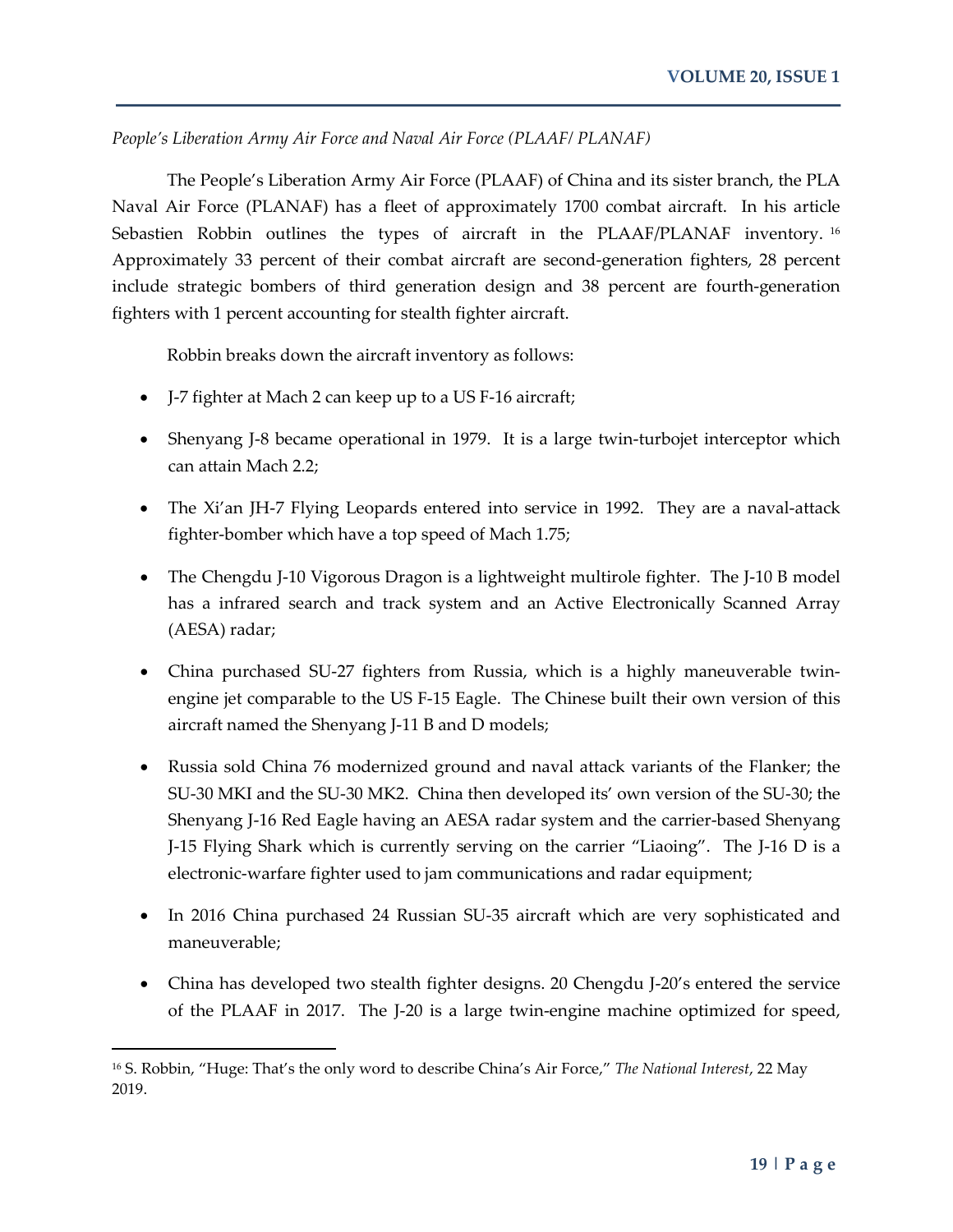range and heavy weapons load. The Shenyang J-31 Gyrfalcon is basically a twin-engine remodeling of the US F-35 Lightning aircraft; and

• The Chinese bomber is the Xi'an H-6, which is based on the Russian TU-16 Badger. This aircraft still remains relevant because it can carry long-range cruise missiles and has a range of over four thousand miles. It has been reported that Xi'an is developing a new H-20 bomber.

China maintains that it now has the intel resources, aircraft and missiles to hunt down US aircraft carriers, although as reported by Robbin, a 2016 Rand Report alleges Chinese aviation units are scrambling to reverse a lack of training under realistic conditions and still must develop experience in joint operations with ground and naval forces.

### *People's Liberation Army Rocket Force (PLARF)*

The Chinese have relied heavily on their military doctrine of a joint-fire strike campaign using an extensive ballistic and cruise missile arsenal from the People's Liberation Army Forces (PLARF). Such capability of China's missile forces would likely be used first to strike US bases[.17](#page-5-0)

In April 2018, the PLARF announced the establishment of a DF-26 brigade. The DF-26 has a range of nearly 2,200 nautical miles (nm) and is the second Chinese anti-carrier ballistic missile. The first, the DF-21D, with a range of 1000 nm, was designed specifically to destroy US aircraft carriers in the western Pacific.[18](#page-5-1)

The PLARF have also recently deployed YJ-12B surface-to-surface and HQ-9 surface-toair missiles to their artificial islands in the South China Sea.

With the development of the DF-21D and DF-26 ballistic missiles, it dramatically affects the USN's carrier operations offshore. In other words, to avoid such potential strikes, the US carrier fleet must now remain further out to sea to avoid such strikes. This would now affect the range of USN aircraft wishing to destroy Chinese military targets onshore.

Russia and China are also developing a hypersonic missile system which purportedly is capable of speeds of more than 15 times the speed of sound and striking any target in the

<span id="page-5-0"></span><sup>&</sup>lt;sup>17</sup> "China's Global Naval Strategy," p. 23.

<span id="page-5-1"></span><sup>18</sup> Ibid., p. 24.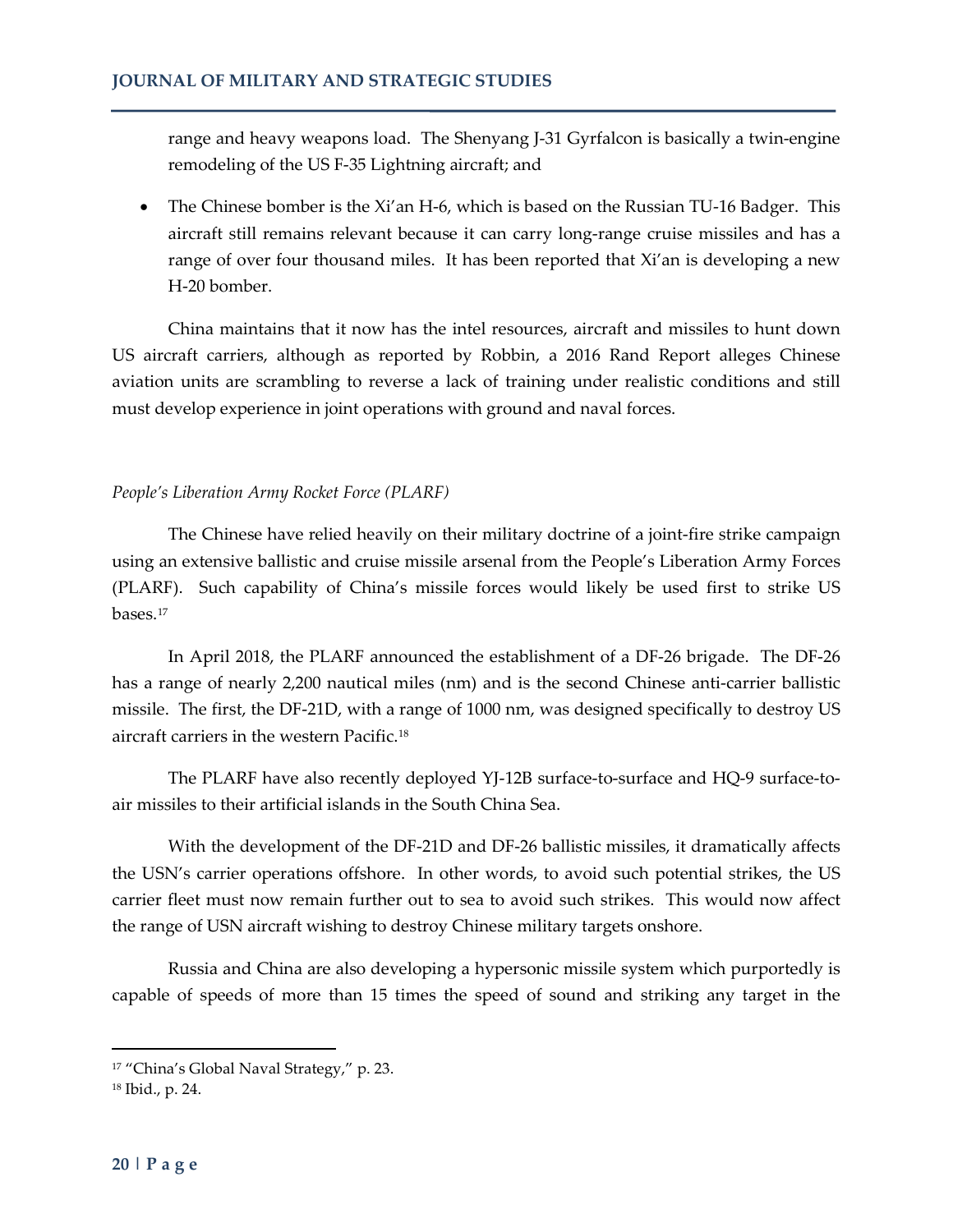world.[19](#page-6-0) The missile will be powerful enough to penetrate any building with the force of three to four tonnes of TNT. In Beijing, on 1 October 2019, China held a large military parade recognizing 70 years of Communist rule. Fifteen thousand troops, accompanied by 580 pieces of weaponry and 160 aircraft were shown to the public, but the missiles stole the show.[20](#page-6-1)

The DF-17 is designed to fly at the atmosphere's outer edge at over five times the speed of sound. The DF-17 can carry nuclear warheads or destroy targets by smashing into them.

For the first time in public, the DF-41 was seen. It has an estimated range of 12,000- 15,000 km, which could penetrate any part of North America. It is rumoured that this missile can carry up to ten warheads – each able to manoeuvre independently after re-entering the atmosphere.<sup>[21](#page-6-2)</sup>

The parade also demonstrated China's ability to strike targets from the sea. The JL-2 intercontinental missile can be launched from China's new Jin-class nuclear submarines. Each submarine can carry a dozen of these missiles.

Also on parade were two new drones; the supersonic WZ-8 and the Sharp Sword. Both of these drones could be used to spot targets for DF-17 hypersonic glider.

A leading US expert on the Chinese military called the parade "the largest most impressive military parade in the history of the world." Professor Andrew Erickson of the US Naval War College commented that China's unveiling of new missiles has put the country "at the cutting-edge of frontier military technologies."<sup>[22](#page-6-3)</sup>

Michael Sriffen, the US Undersecretary of Defence for Research and Engineering, told a US Senate committee last year, that should China "choose to employ" supersonic missiles, "we would be, today, at a disadvantage."[23](#page-6-4)

<span id="page-6-0"></span><sup>19</sup> "Hypersonic missiles highlight the urgent need for nuclear disarmament, " *Globe and Mail*, 8 July 2019, p. A-10.

<span id="page-6-1"></span><sup>20</sup> "Opening the Arsenal," *The Economist*, 5 October 2019, p. 38.

<span id="page-6-2"></span><sup>21</sup> Ibid., p. 20.

<span id="page-6-3"></span><sup>22</sup> T. Daigle, "China works 70 years of Communist rule with a display of military muscle," *CBC*, 2 October 2019.

<span id="page-6-4"></span><sup>23</sup> Ibid., p. 4.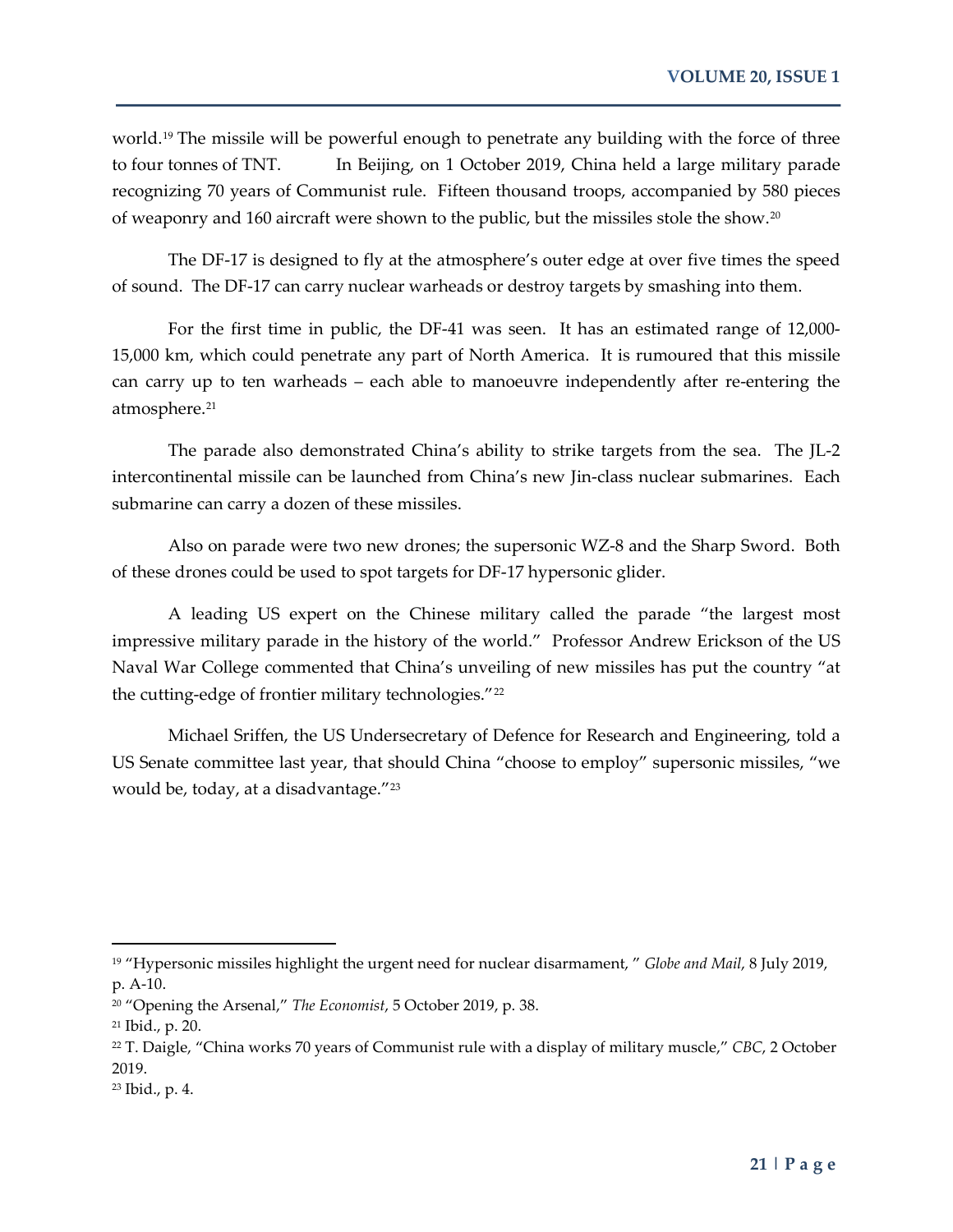#### *Strategic Support Force (SSF)*

The SSF's mission is reportedly focused on "strategic-level information support" for "space, cyber, electronic and psychological warfare." [24](#page-7-0) One of its main missions will be strategic denial of the electromagnetic spectrum. The SSF has also assumed responsibility for strategic information warfare, which includes quantum computing and artificial intelligence (AI). China wants to lead the world in AI by 2030.[25](#page-7-1) China is also investing significantly into warfare, which includes space and cyberspace.<sup>[26](#page-7-2)</sup> This would include destroying US satellite and communications systems globally to force a "no satellite, no fight" environment on the US. The SSF is also building up its electronic warfare capability to jam US ship and aircraft radars on both land and at sea. As noted in the *Economist*, perhaps the simplest way to attack a satellite is to hit it with a missile from Earth, as China did in 2007; taking out one of its own weather satellites.<sup>27</sup> In addition spy satellites can be blinded by lasers or signals which can be jammed. For example, in November 2018 NATO forces on exercises lost their GPS signals in northern Norway and Finland. It was determined this incident was caused by Russian electronic warfare.

#### **China Partnering with Russia**

For strategic planners in the Pentagon, a significant concern is China's increasingly congenial relationship with Russia. The breakdown of Russia's diplomacy with the West as a result of the conflict in Ukraine has driven that country closer to China. For example, trade between the two countries rose by 24.5 percent in 2018. [28](#page-7-4) In April 2019, the Russian gas producer "Novatek" sold a pair of Chinese firms a 20 percent stake in "Arctic LNG 2" for \$25.5 billion.[29](#page-7-5)

The PLAN has also been conducting joint naval-warfare exercises with the Russian Navy since 2012. In "Joint Sea 2017," three Chinese and ten Russian warships conducted

<span id="page-7-0"></span><sup>24</sup> E. Kania and J. Costello, "China's Quest for Information Drives PLA Reforms," *The Diplomat*, 4 March 2017.

<span id="page-7-1"></span><sup>25</sup> "Battle algorithm," *The Economist*, 7 September 2019, p. 71.

<span id="page-7-2"></span><sup>26</sup> "A new kind of cold war," *The Economist*, 18 May 2019, p. 9.

<span id="page-7-3"></span><sup>27</sup> "Using the force," *The Economist*, 20 July 2019, p. 19.

<span id="page-7-4"></span><sup>28</sup> "Unlikely partners," *The Economist*, 29 July 2017, p. 35.

<span id="page-7-5"></span><sup>29</sup> "Putin backs Xi's vision for international trade," *Globe and Mail*, 27 April 2019, p. A-6.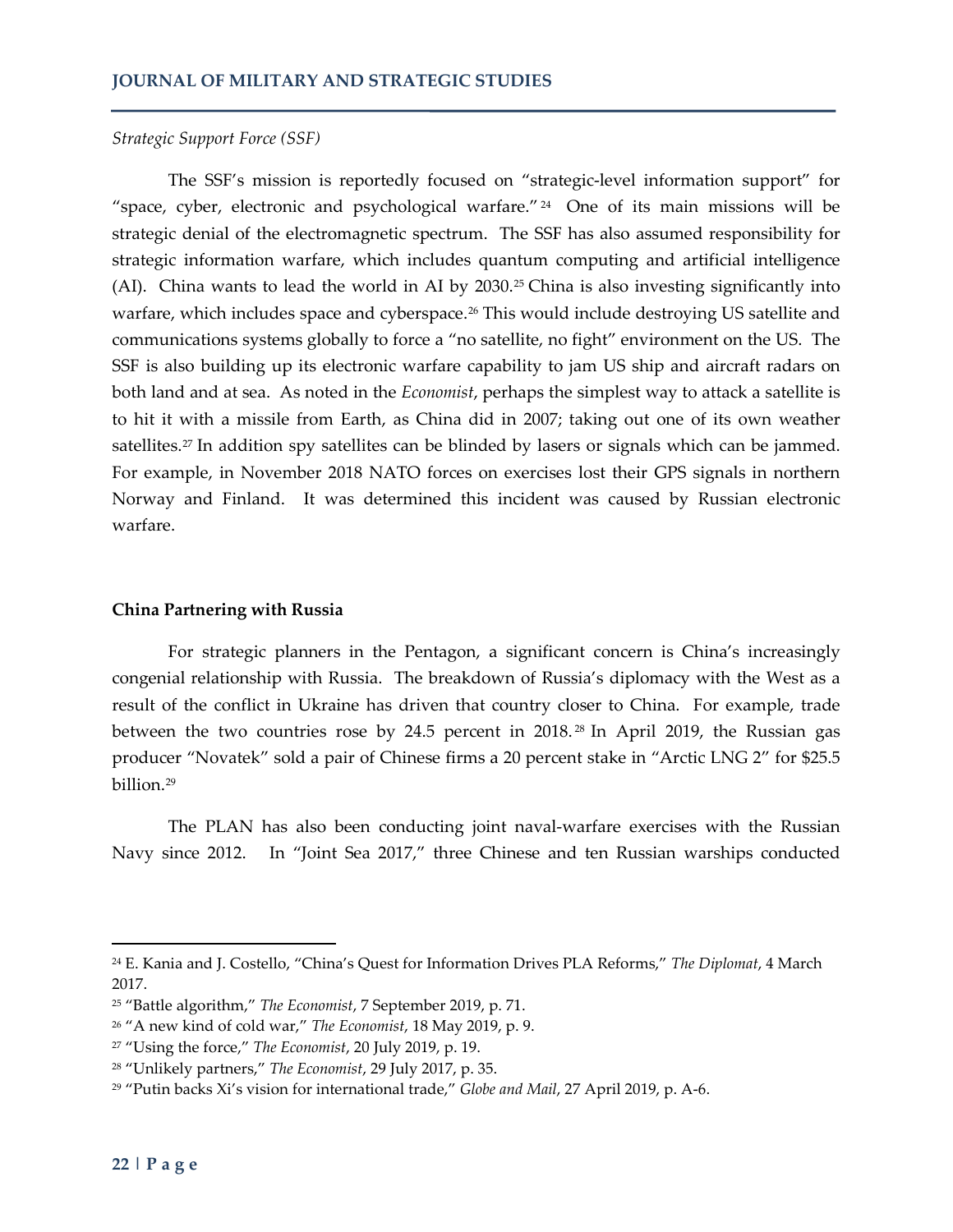training in the Baltic for several weeks. [30](#page-8-0) By all accounts from outside observers, the joint operations was flawless.

In September 2018, 3,200 Chinese troops participated in the largest Russian military exercises since the cold war.[31](#page-8-1) China's Defence Minister Wei Fenghe came to Moscow "to show Americans the close ties between the armed forces of China and Russia". In July 2019 Russian and Chinese warplanes conducted what appeared to be a joint air patrol for the first time, causing alarm for the South Koreans[.32](#page-8-2)

On April 26, 2019 Mr. Xi, along with Mr. Putin and other 36 national leaders, held a "Belt and Road" summit in Beijing. Russia at this meeting supported this Chinese initiative and followed through later at the UN.

Alexander Lukin, the author of "China and Russia: The New Rapprochement", stated: "Russia and China share their vision of how the world should work – that it should be multipolar; countries should be equal and the world should not be dominated by one power."<sup>[33](#page-8-3)</sup> Lukin then went on to remark "If the US wants to dominate the world, they should fear, because they are not going to dominate the world". Both leaders of China and Russia called for the revival of historic greatness with the perceived opportunities for the two powers to expand their influence at the expense of the United States and allied countries seen in decline.

Robert Sutter, a professor at George Washington University told a hearing in March 2019 before the US-China Economic and Security Review Commission:

Such ties, backed by the respective military and economic power of each state, clearly represent the most serious challenge faced by the United States since the end of the Cold War[.34](#page-8-4)

Many pundits regard the China/ Russian relationship from a different perspective. For example, Professor Aurel Braun of the University of Toronto recently stated:

Russia has been working to increase its power through an alliance with China. But this is a Faustian bargain. Not only will Beijing easily shrug off efforts to be

<span id="page-8-0"></span><sup>30</sup> "China's Global Naval Strategy,"p. 29.

<span id="page-8-1"></span><sup>31</sup> "Battle algorithm," p. 10.

<span id="page-8-2"></span><sup>32</sup> "Brothers in arms," *The Economist,* 27 July 2019, p. 8.

<span id="page-8-3"></span><sup>33</sup> "Battle algorithm," p. 10.

<span id="page-8-4"></span><sup>34</sup> Ibid.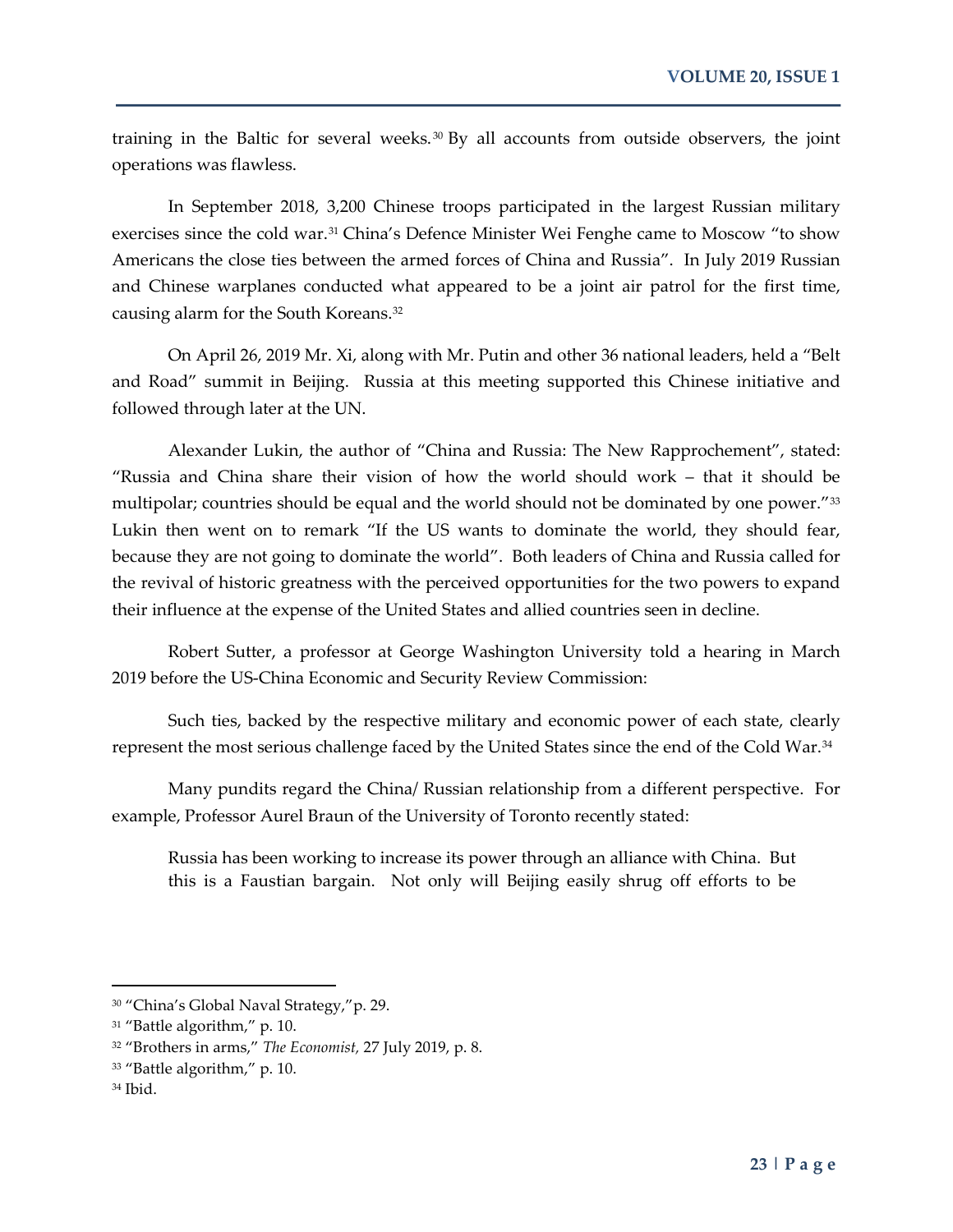manipulated by Moscow, but the great and growing asymmetry of power between them makes Russia a very junior and increasingly dependent partner.<sup>[35](#page-9-0)</sup>

### **The Rise of China's Influence in Africa and the Middle East**

Under the guise of China's Belt and Road (BRI) initiative, it is expanding its' economic reach into Africa and the Middle East. China's message to the Western world has been called an argument into three parts: In order: China's rise is inevitable; there are rich rewards for those who co-operate with it; and resistance is futile.<sup>[36](#page-9-1)</sup>

As noted earlier, in April 2019 leaders from 37 countries attended a BRI summit in Beijing.<sup>[37](#page-9-2)</sup> Chinese financial institutions as of this time period as part of the BRI program have lent out US 440 billion dollars in Africa and the Middle East. According to McKinsey, a management consultancy, there are now 10,000 Chinese businesses in Africa.<sup>[38](#page-9-3)</sup> In September 2018, President Xi announced another US 60 billion dollars for Africa, "with no political strings attached". At China's main African organization: the Forum on China-Africa Cooperation (FOCAC) more than 50 African leaders attended the FOCAC summit in China in September 2018.[39](#page-9-4) The Chinese business interests in Africa and the Middle East is significant. China's overseas lending of outstanding loans to a myriad of countries around the world exceeds more than \$700 billion today. It is the world's largest official creditor – more than twice as big as the World Bank and IMF combined.<sup>[40](#page-9-5)</sup> About 60 percent of Chinese loans are extended at higher interest rates and shorter maturities.

In South Africa, a major newspaper chain has Chinese investors holding an equity stake in the paper. The African National Congress has recently lauded the Chinese Communist Party as a "guiding lodestar" for the ANC.[41](#page-9-6)

Zambia is also increasingly dependent on billions of dollars in Chinese loans. The government has agreed to a joint venture between Zambia's state broadcaster, ZNCA and a

<span id="page-9-1"></span><sup>36</sup> "Joining the resistance," *The Economist*, 20 April 2019, p. 43.

<span id="page-9-0"></span><sup>35</sup> A. Braun, "The G7 must be united in standing up to Russia," *Globe and Mail*, 24 August 2019, p. 0-7.

<span id="page-9-2"></span><sup>37</sup> G. York, "African leaders pursue loans from China, defying US warning of 'predatory' debt," *Globe and Mail*, 26 April 2019, p. A-4.

<span id="page-9-3"></span><sup>38</sup> "Choices on the continent," *The Economist*, 9 March 2019, p. 19.

<span id="page-9-4"></span><sup>39</sup> G. York, "In Africa, China flexes growing influence," *Globe and Mail*, 11 October 2018, p. A-6.

<span id="page-9-5"></span><sup>40</sup> "Hey, big lender," *The Economist,* 13 July 2019, p. 69.

<span id="page-9-6"></span><sup>&</sup>lt;sup>41</sup> "Joining the resistance," p. A-6.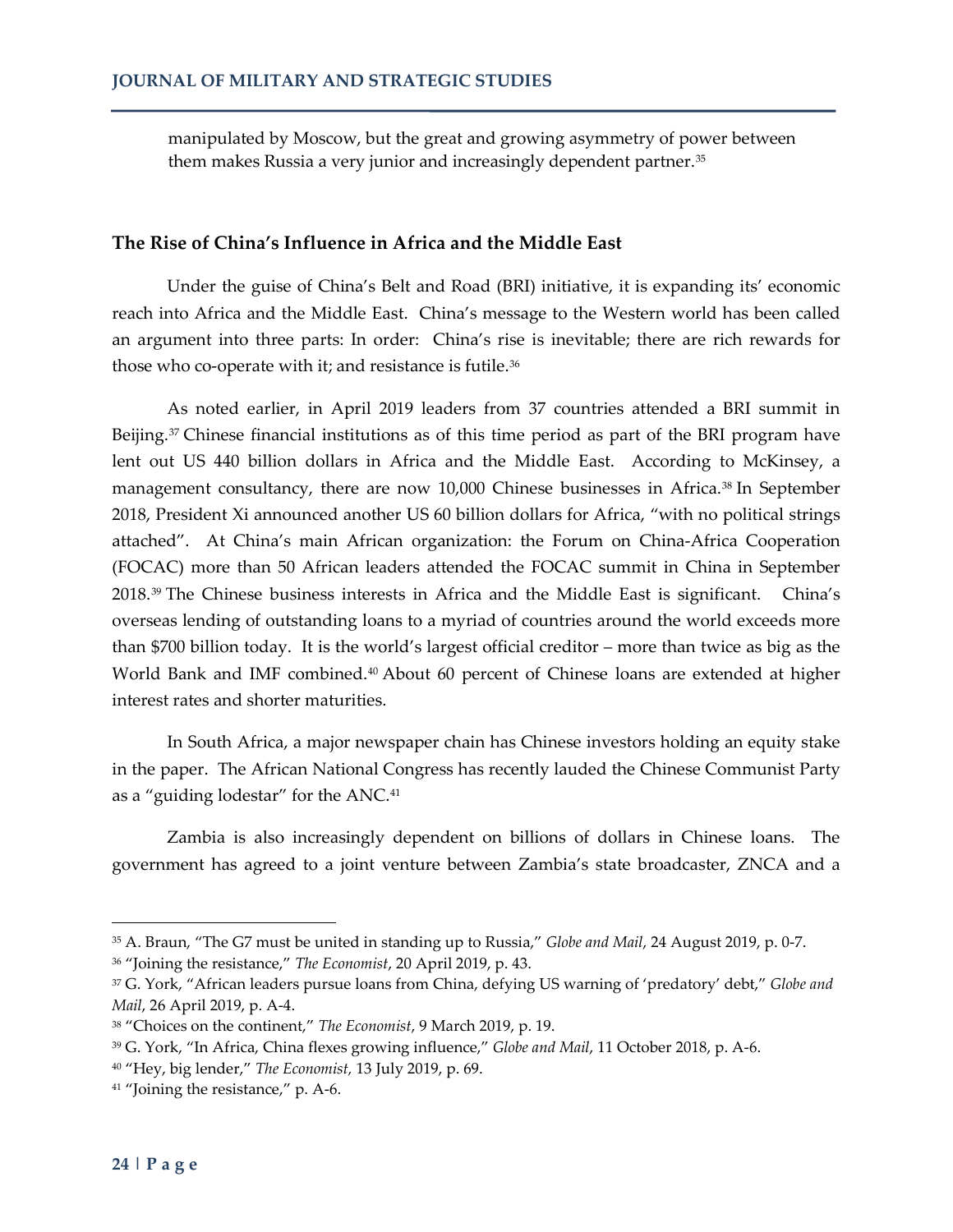private Chinese company called Startimes, which had become one of Africa's biggest digital TV operator with nearly 20 million users.[42](#page-10-0)

China has also begun to provide thousands of African villages with a Chinese-owned satellite television systems; featuring a range of Chinese news and entertainment services. China has spent hundreds of millions of dollars to set up African branches of China's state-owned television channels and newspapers.<sup>[43](#page-10-1)</sup> For years, many African countries have embraced China's offers of investment, often to assist with significant infrastructure projects such as highways, railways and powerplants in return for resources which are then transported back to China. For example Kenya and Ethiopia sought Chinese monies to assist in the development of railways, electrical transmission lines, industrial parks and oil and gas developments.

Many critics of BRI, including the US, have argued that the Chinese in Africa use such loans to eventually gain control of major infrastructures in a country, if they are unable to repay such loans. Worries that China will gain economic and political control have prompted queries from African countries partnering with the Chinese.<sup>44</sup>

General Thomas Waldhouser, head of the US military command in Africa, (AFRICOM), in testimony before a US Senate committee described Africa as a potential "failed continent" and warned that Russia and China are aggressively expanding their influence across Africa in a new era of "great-power competition."[45](#page-10-3)

Chinese money is also behind some of the Arab world's biggest projects. In Oman, a consortium of Chinese firms wants to invest \$10 billion to build a 1000 hectare industrial zone near the capital Muscat. This would include such industrial items as petrochemicals, glass, solar panels and car batteries.<sup>[46](#page-10-4)</sup>

Chinese money has also been invested in factories in Algeria, in addition to skyscrapers in Egypt's new capital. In 2018, China pledged \$23 billion in loans and aid to Arab states and signed another \$28 billion in investment and construction deals, such as the expansion of Dubai's airport.<sup>[47](#page-10-5)</sup> China has built schools, paved roads, bored tunnels and lent Tajikistan \$1.3

<span id="page-10-0"></span> $42$  Ibid.

<span id="page-10-1"></span><sup>43</sup> Ibid.

<span id="page-10-2"></span><sup>44</sup> N. Vanderklippe, "Belt and Road Summit suggests more converts than skeptics," *Globe and Mail*, 26 April 2019, p. A-4.

<span id="page-10-3"></span><sup>45</sup> G. York, "Several norms of Chinese, Russian influence in Africa," *Globe and Mail*, 9 February 2019, p. A-6.

<span id="page-10-4"></span><sup>46</sup> "Middle Kingdom meets Middle East," *The Economist*, 20 April 2019, p. 44.

<span id="page-10-5"></span><sup>47</sup> Ibid.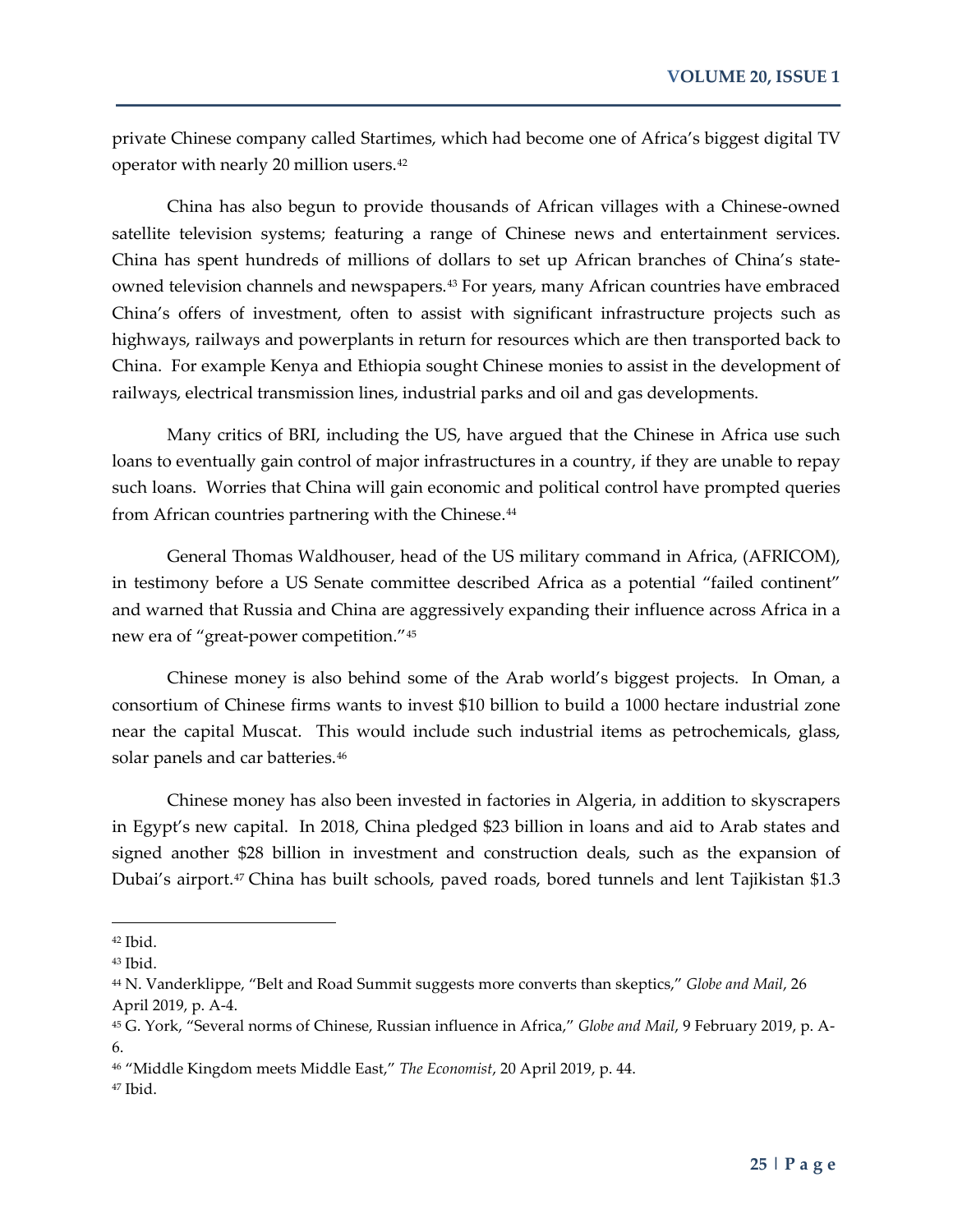billion which amounts to half its' foreign debt.<sup>48</sup> By 2016 the Chinese army units arrived in Tajikistan to watch over the Wakhan corridor – a strip of Afghanistan that separates Tajikistan from Pakistan. China later staged a war game with the Tajik army which had been trained in Shanghai.

## **China's Acquisition of Global Seaports**

Aside from China's construction of several artificial islands in the South China Sea, which include berthing for warships and submarines, runways and ASCM's, China has undertaken significant steps to acquire seaports around the world which has major concerns for allied navies and NATO.

China is striving to become a maritime power. Its navy is now the largest in Asia and expanding globally, beyond the South China Sea. Overseas, Chinese companies had by 2018 helped build or expand 42 ports in 34 countries, often as part of the Belt and Road (BRI) initiative scheme whereby Chinese operators own majority stakes in foreign ports.<sup>[49](#page-11-1)</sup>

The first acquisition of a foreign port by China was the Port of Piraeus in Greece; a showpiece of BRI. Under Chinese ownership, this port has emerged as the second-biggest container port in the Mediterranean and Europe's biggest passenger port.[50](#page-11-2) As noted in the Globe and Mail article, "it has allowed China to establish a firm foothold in a prominent European Union and NATO country; one that could be used to extend Chinese influence throughout the Mediterranean countries and the Balkans".

In March 2018, the EU labelled China a "systemic rival" making a hardened tone on Beijing's ocean-hopping industrial and security ambitions. Chinese naval vessels have been welcomed in the port, which stretches almost 30 kilometers.<sup>51</sup>

In the same article it also mentioned that in 2016, China State Grid bought 24 percent of Greece's power grid operator and is one of the main financial backers of the redevelopment of Athens's abandoned Hellinikon international airport. It also noted that COSCO, the Chinese state-owned logistics giant that controls the Port of Piraeus is said to be considering purchasing

<span id="page-11-0"></span><sup>48</sup> "Briefing Russia and China," *The Economist*, 27 July 2019, p. 15.

<span id="page-11-1"></span><sup>49</sup> "A chained dragon," *The Economist*, 6 July 2019, p. 35.

<span id="page-11-2"></span><sup>50</sup> E. Reguly, "Chinese overhaul of Greek port opens gateway to Europe," *Globe and Mail*, 8 July 2019, p. A-8.

<span id="page-11-3"></span><sup>51</sup> Ibid.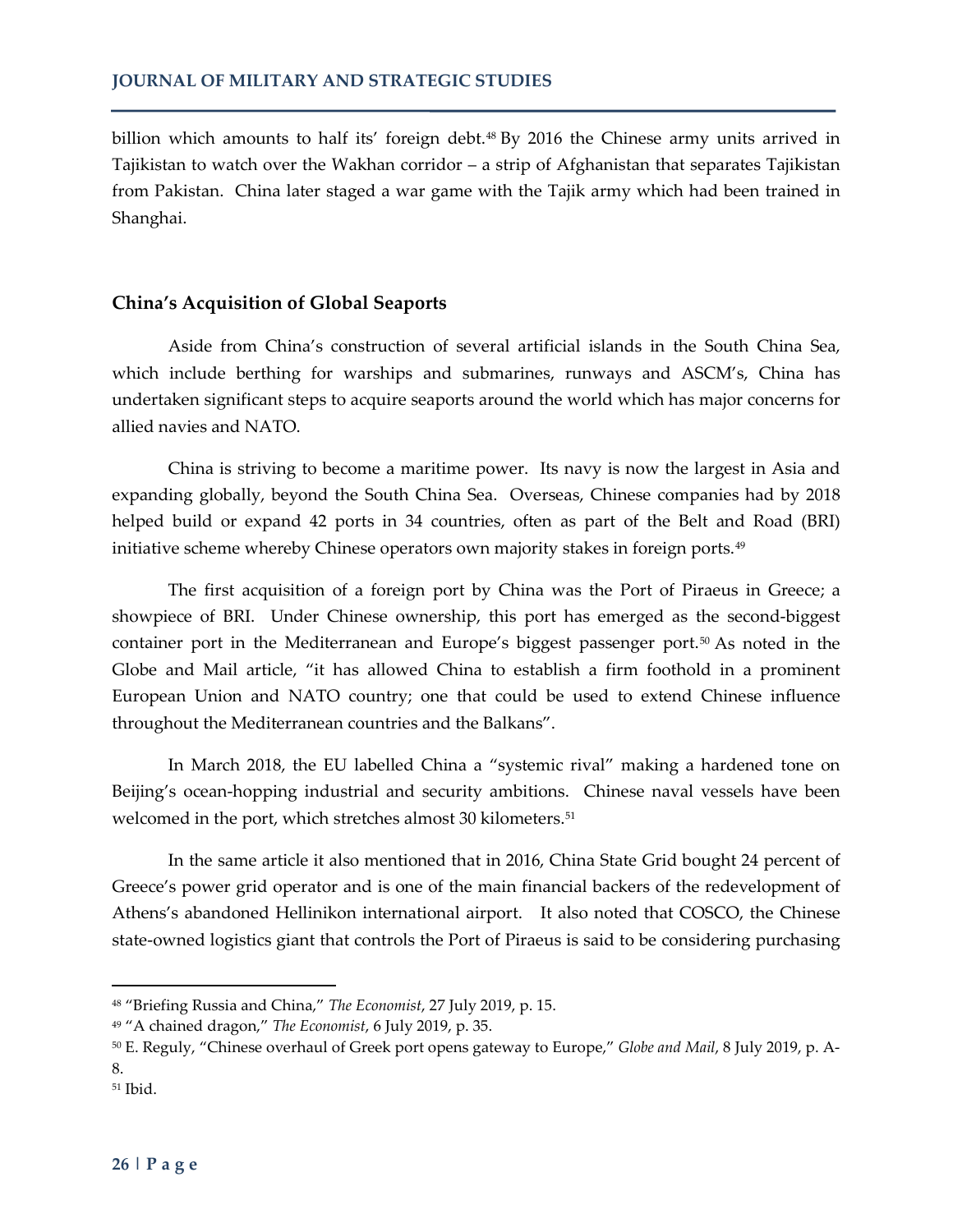other Greek ports and several ports in Italy which has joined the BRI. In 2016 COSCO acquired the port for \$436 million (US).<sup>[52](#page-12-0)</sup>

In 2017, China established its first overseas military naval base in Djibouti, which leased the land to China for \$20 million a year. Prior to this lease arrangement, China provided the country with a \$600 million port terminal, a \$4 billion terminal for LNG, \$600 million for two new airports and a \$4 billion railroad.[53](#page-12-1)

The Chinese base is 36 hectares and has a maze of subterranean structures which can house up to 10,000 soldiers.<sup>[54](#page-12-2)</sup> In addition to China, the French, US, Japanese, German and Spanish are either billeted or have military bases in Djibouti. China, like the United States, has an unofficial purpose for its military base: to expand its geopolitical influence in a global hot spot, at the intersection of Africa and the Middle East.<sup>[55](#page-12-3)</sup> The strategic port of Walvis Bay, on the Atlantic coast of Namibia is often reported to be the next Chinese naval base in Africa.<sup>[56](#page-12-4)</sup>

In Tanzania, China used World Bank funding to deepen and strengthen the port of Dares Salaam in 2017. A Chinese company won a \$154 million contract for the rebuild.<sup>[57](#page-12-5)</sup>

In 2017, China and Mauritius announced "a new strategic partnership" that included port access for the PLAN.[58](#page-12-6)

China has dramatically expanded its' military presence in Africa by the PLA conducting training drills in Nigeria, Cameroon, Ghana and Gabon and contributed 2,400 Chinese troops to UN missions in Africa.

China has acquired ports around the world to provide critical berthing and logistical support for its' merchant fleet and the PLAN. In December 2017 Sri Lanka was unable to pay its debt to China and as a result formally handed over its Hambantota port to that country. In

<span id="page-12-1"></span><span id="page-12-0"></span><sup>52</sup> B. Chelbaney, "China's lending: A velvet glove cloaks an iron fist," *Globe and Mail*, 27 December 2017. <sup>53</sup> "China's Global Naval Strategy," p. 37.

<span id="page-12-2"></span><sup>54</sup> G. York, "How Djibouti became the front line in tensions between Beijing and Washington," *Globe and Mail*, 7 June 2019, p. A-10.

<span id="page-12-3"></span><sup>55</sup> Ibid.

<span id="page-12-4"></span><sup>56</sup> "China's Global Naval Strategy," p. 39.

<span id="page-12-5"></span><sup>57</sup> Tanzania signs \$154 million Contract with Chinese Firm to Expand Main Port," *Reuters*, 10 June 2017.

<span id="page-12-6"></span><sup>58</sup> "Mauritius: China-Mauritius to Explore New Strategic Partnership," *Forum on China-Africa Cooperation*, 23 April 2017.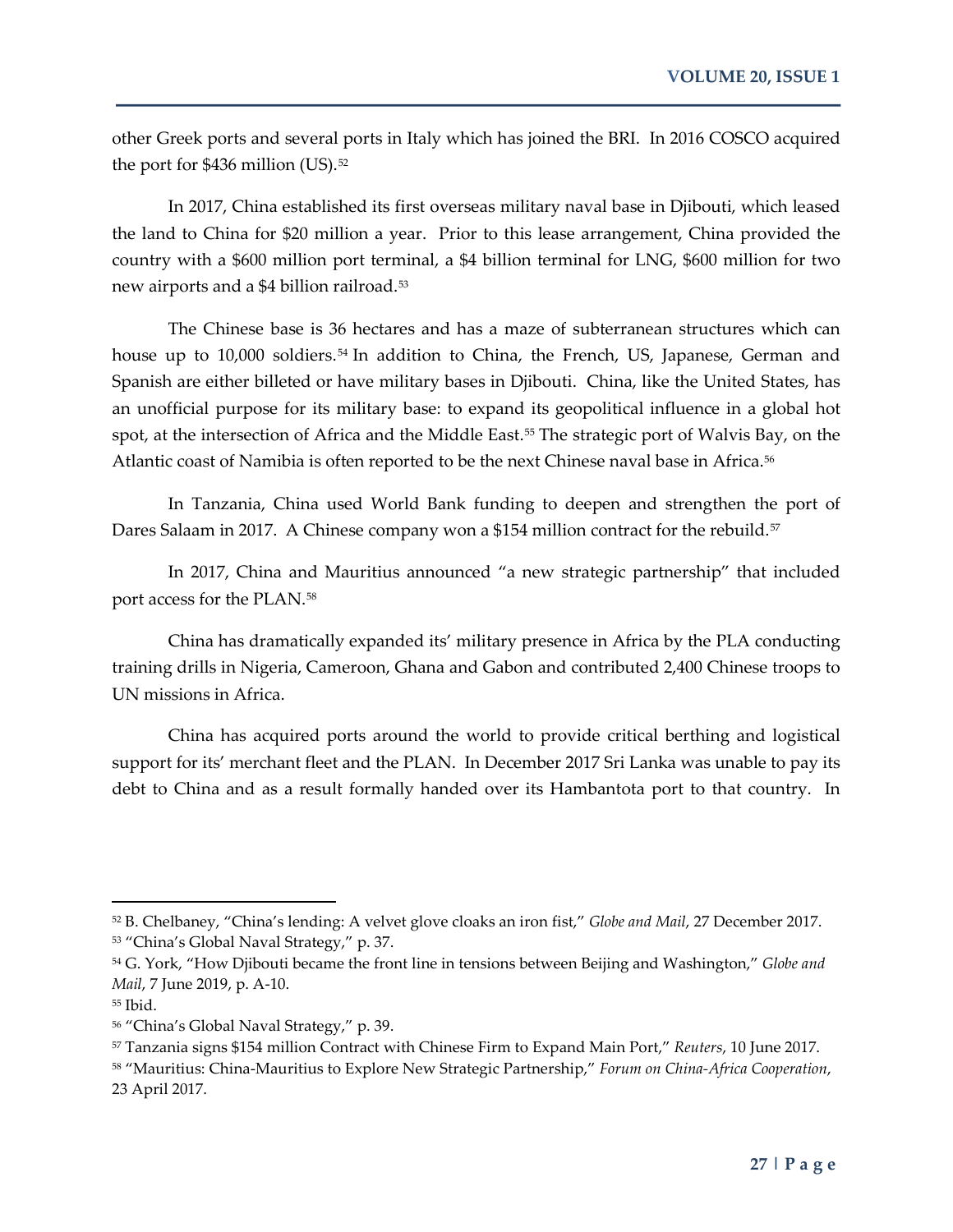accordance with its lease agreement with Sri Lanka it promised to reduce the debt owed which was  $$1.1$  billion.<sup>[59](#page-13-0)</sup>

In 2015, Australia sold a 99 year lease of its port in Darwin to a Chinese company for \$506 million (AVD), even though US troops are stationed nearby as part of a build-up of its forces in the Asian theatre. $60$ 

Australian defence officials are concerned that China also aims to establish a permanent naval base on the Pacific island of Vanuatu. China has already built a new wharf on the island of Espiritu Santo and is upgrading the airport and building roads, a convention center and a sports stadium. It is also a logical location for China to build a satellite-tracking station in this same location.<sup>[61](#page-13-2)</sup>

In addition to Sri Lanka, China is also acquiring another naval base in South Asia – at Gwadar in Pakistan; signing off on a 40 year lease. China also has a substantial stake in the deepwater Kyaukpyu port in Myanmar. In 2015 China's state media described Myanmar, Bangladesh, Sri Lanka, Yemen and ports in the Maldives as potential ports to support PLA and PLAN military operations.<sup>[62](#page-13-3)</sup>

In the Middle East, China is building a mega-port in the village of Duqm in Oman.<sup>[63](#page-13-4)</sup> In addition, a Chinese firm won the tender to operate a new port in Haifa Israel; the countries third largest city. In 2017, China Ocean Shipping Company became a 49 percent owner of the "dry port" of Khorgos - a vast road-and-rail terminal on the Khazal - Chinese border seen as central to the BRI.[64](#page-13-5)

In Brazil, China Merchant Port Holdings purchased a 90 percent stake in Brazil's most profitable port, TCP Participacoes SA for \$924 million in 2017. In 2018 a Chinese company held a 51 percent stake in the Port of Sao Luis in the state of Maranhao for \$244 million.<sup>[65](#page-13-6)</sup>

As noted by the author Fanell, China's naval and maritime expansion throughout the globe is a concern both to the USN and NATO. These ports are not really commercial ports as we know them to be. Their real purpose is to logistically provide bases to the PLAN. Similarly

<span id="page-13-0"></span><sup>59</sup> "China's Global Naval Strategy," pp. 35-36.

<span id="page-13-1"></span><sup>60</sup> Ibid., p. 33.

<span id="page-13-2"></span><sup>61</sup> Ibid., p. 34.

<span id="page-13-3"></span><sup>62</sup> Ibid., p. 36.

<span id="page-13-4"></span><sup>63</sup> "Briefing Russia and China," *The Economist*, 27 July 2019, p. 18.

<span id="page-13-5"></span><sup>64</sup> "Middle Kingdom meets Middle East," *The Economist*, 20 April 2019, p. 44.

<span id="page-13-6"></span><sup>&</sup>lt;sup>65</sup> "China's Global Naval Strategy," p. 42.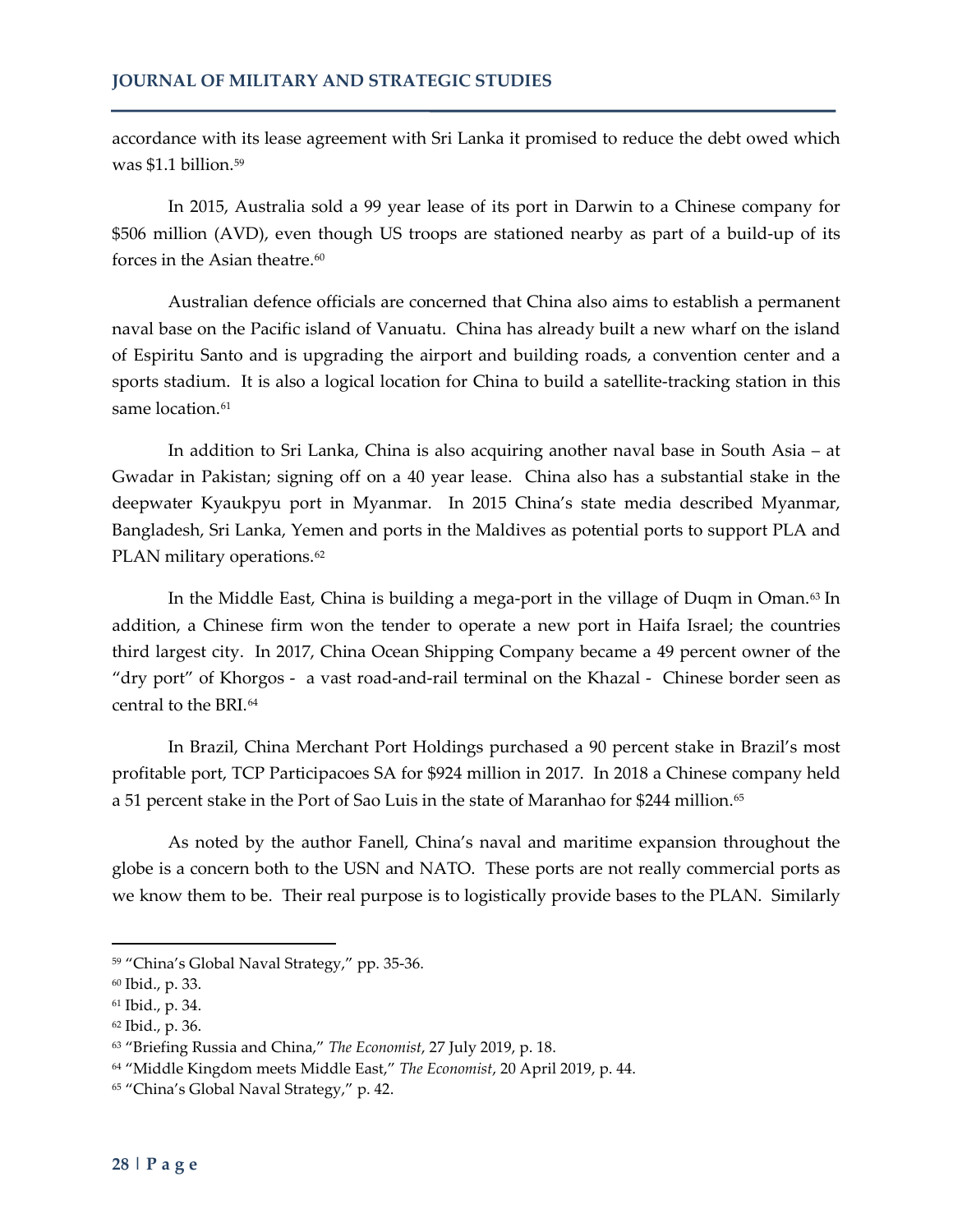he remarks that China's merchant marine, such as COSCO, is not only a merchant marine but also an arm of the state.<sup>[66](#page-14-0)</sup> As the PLAN expands its' blue-water missions beyond the South China Sea, it will need these foreign bases to support its growing fleet and nuclear submarines. The Western world should take notice of this military build-up under the banner of the BRI.

#### **China's Presence in Canada's Arctic Ocean**

On 6 September 2017, the Chinese Xinhua News Agency lauded the completion of the first ever Chinese shipping voyage through Canada's NorthWest Passage. The "Xue Long" or "Snow Dragon" commenced its transit through Lancaster Sound to the Beaufort Sea on the grounds of obtaining "scientific information" by way of this icebreaker.<sup>[67](#page-14-1)</sup> The Chinese reported that the ship accumulated a wealth of experience for Chinese ships operating in northern waters, such as the NorthWest Passage.

As noted in the publication "China's Arctic Ambitions", the authors reflect on the remark made by Rear Admiral Yin Zhuo "The Arctic belongs to all the people around the world, as no nation has sovereignty over it… China must play an indispensable role in Arctic exploration as we have one-fifth of the world's population."<sup>[68](#page-14-2)</sup>

It is clear that China is interested in Canada's NorthWest Passage to possibly reduce ships transit time to Europe as well as the potential for future resource development in the Canadian Arctic.

The publication also states:

The idea that the Canadian Arctic may turn into a transit route was given new life in April 2016 with the publication of a manual on navigation through the NorthWest Passage by China's Maritime Safety Administration." Ministry spokesman Liu Pengfei was widely quoted in the Canadian media saying that "Chinese ships will sail through the NorthWest Passage in the future, and once this route is commonly used, it will directly change global maritime transport and

<span id="page-14-0"></span><sup>66</sup> Ibid., p. 40.

<span id="page-14-1"></span><sup>67</sup> R. Fife, S. Chase, "China tests shipping in the NorthWest Passage," *Globe and Mail*, 11 September 2017, p. A-3.

<span id="page-14-2"></span><sup>68</sup> P. W. Lackenbauer, A. Lajeunesse, J. Manicom, F. Lasserre, *[China's Arctic Ambitions and what They Mean](javascript:void(0))  [for Canada](javascript:void(0))* (Calgary, University of Calgary Press, 2018) p. 170.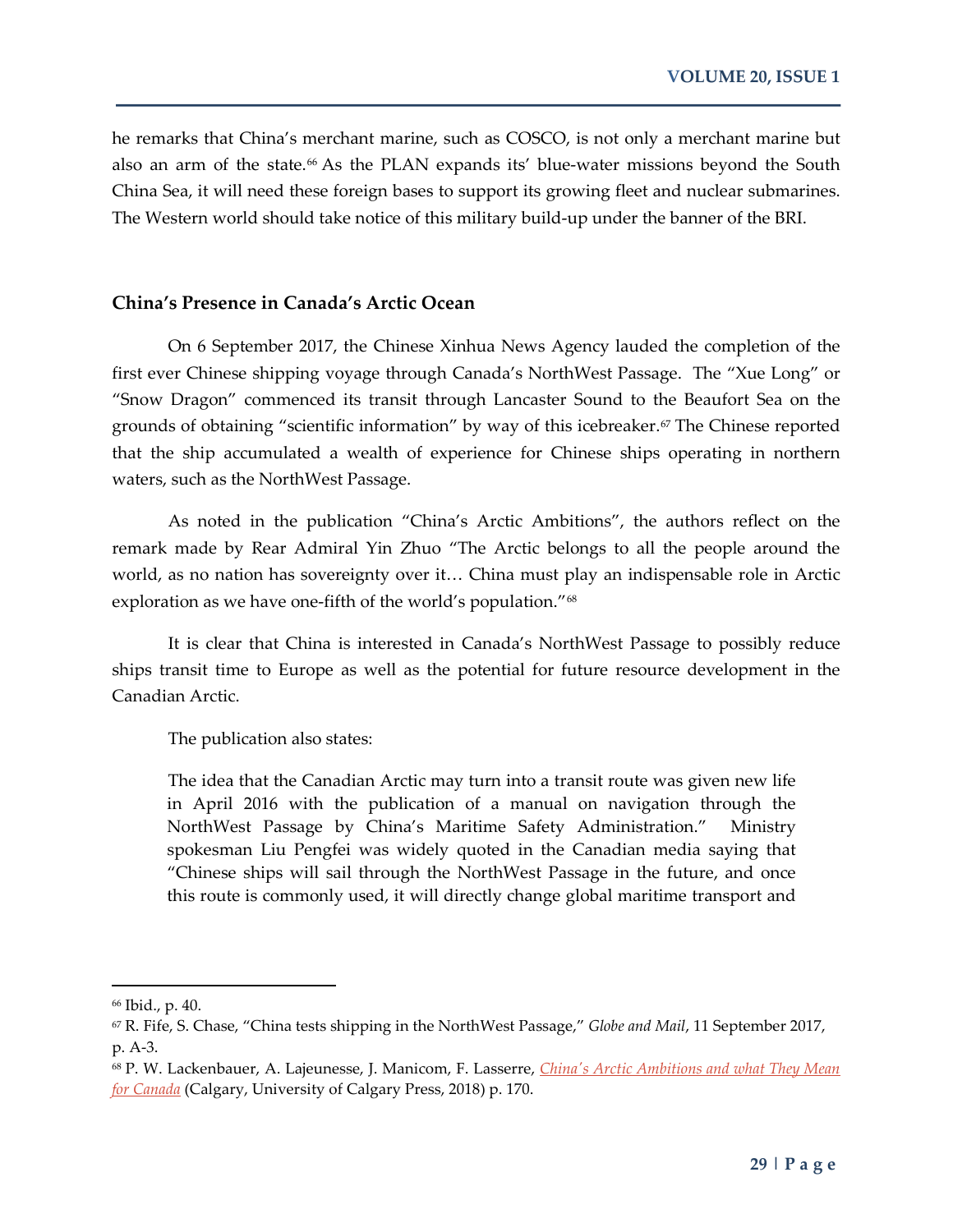have a profound influence on international trade, the world economy, capital flow and resource exploitation.<sup>[69](#page-15-0)</sup>

In 2013, China was approved, with other non-Arctic states as "observers" on the Arctic Council consisting of eight arctic member states, including the United States and Canada. Questions raised by Canadian government authorities is whether in future China will abide by the United Nations Convention on the Law of the Sea of 1982 (UNCLOS) while their ships transit the NorthWest Passage and will they confirm that any Chinese shipping through the NorthWest Passage will receive Canadian authorization and consent by complying with Canadian regulations and controls prior to entering these waters.

Asia-Pacific expert Professor Paul Evans was quoted in "China's Arctic Ambitions", in referring to his study on Canada's engagement strategies with China since the 1970's: "Its political power is that it is becoming a rule maker, and occasional rule breaker, with a major hand in defining the rules, norms, and institutions of global order in ways that only decades ago seemed unimaginable. The rise – on a global spread – of Chinese power and influence has catapulted the country from a secondary or tertiary place in Canadian diplomacy to a "top-tier policy priority for Ottawa", with questions abounding about whether China's participation in international institutions will conform with "a Western-led Liberal order or whether it will instead "try to create an alternative set of institutions, norms and rules."[70](#page-15-1)

Besides China's interest in Canada's Arctic Ocean, it has also been interested in opportunities in Greenland. Chinese companies are involved in several mining projects in this country, including Citronen Fjord zinc exploration in the north and the Kvanefjeld rare earth and uranium project in the south.<sup>[71](#page-15-2)</sup>

In Norway, Wang Donjin, president of China National Offshore Oil Corporation stated that China wanted to expand its' cooperation with Norwegian energy companies.

Chinese infrastructure builders also seem to have an interest in Norway. The Sichuan Road and Bridge Group participated in the construction of the Halogaland Bridge project near the port city of Narvik, the longest suspension bridge within the Arctic Circle.<sup>[72](#page-15-3)</sup>

<span id="page-15-0"></span><sup>69</sup> Ibid., p. 78.

<span id="page-15-1"></span> $70$  Ibid., p. 21; Paul Evans, "Engaging China: Myth, Aspiration, and Strategy in Canadian Policy from Trudeau to Harper" (Toronto: University of Toronto Press, 2014), pp. xi-xii.

<span id="page-15-2"></span><sup>71</sup> M. A. Kuo "The Diplomat," *Greenland in US-Denmark-China Relations*, 2 October 2019.

<span id="page-15-3"></span><sup>72</sup> Xin Huanet, "Companies from China, Norway voice hope on more economic, trade cooperation," 17 May 2019.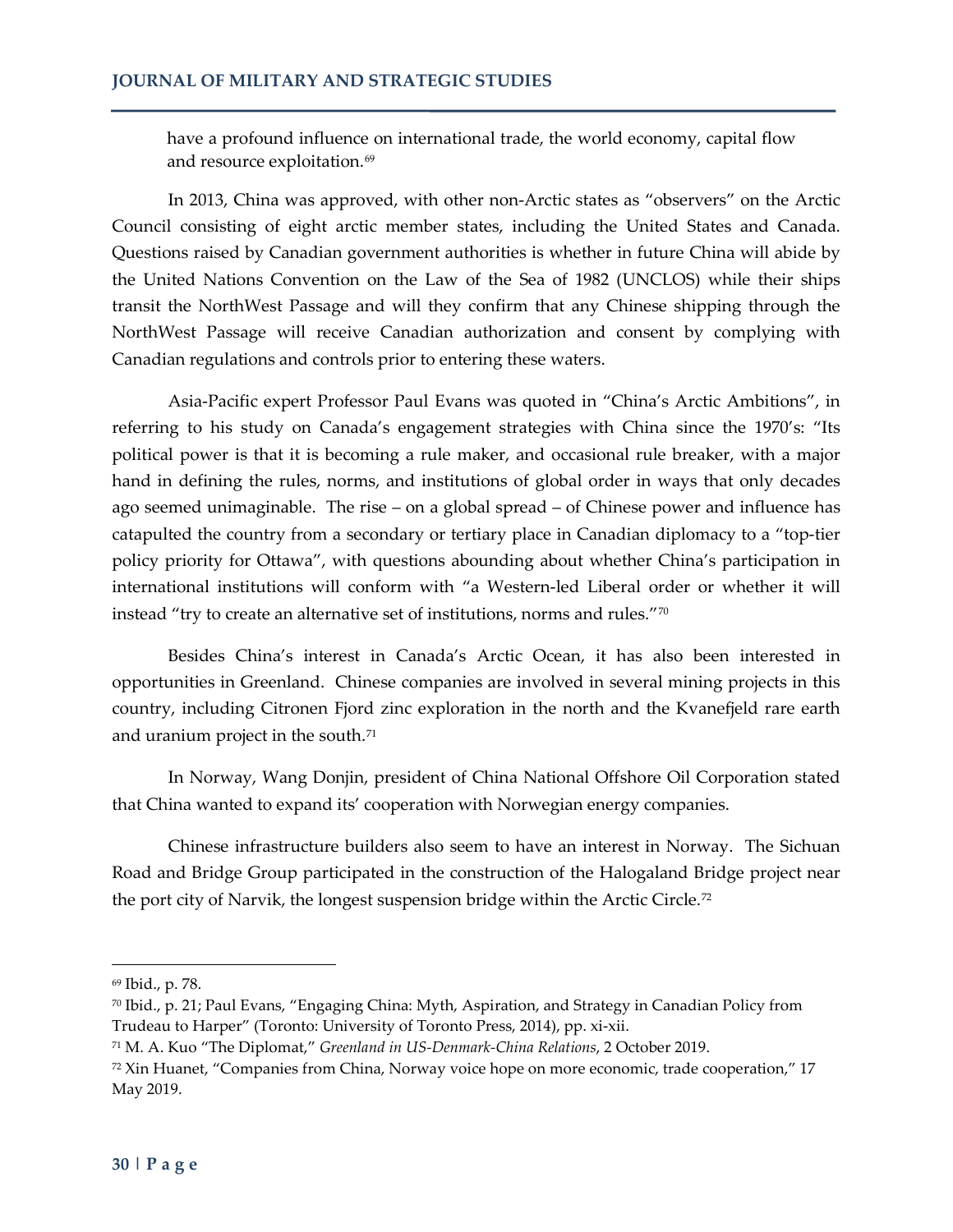#### **Conclusion**

Professor Andrew Preston of the University of Cambridge stated several years ago:

As the United States withdraws from its' global commitments, China is stepping into the breach with its' "One Belt, One Road: infrastructure program to bind Eurasia and Africa more tightly together and its' new Asian Infrastructure Bank to fund international development projects." He then remarked: "Over the past ten years US power has dipped compared to others. The US military might still be the world's largest and most technologically sophisticated, but other countries, not least China, have narrowed the gap. [73](#page-16-0)

There is no doubt in the past several years China has become a regional hegemon compared to its' neighbours. The country is sending a message of hard power in that "anything you can do or undertake, China can do bigger and better.["74](#page-16-1) Under the "One Belt, One Road" initiative, China wants to be viewed with wonder and respect."<sup>[75](#page-16-2)</sup> Externally, Beijing is pursuing a policy of global domination, in direct competition with the US and its' military forces around the world.<sup>[76](#page-16-3)</sup>

In pursuing the "Chinese Dream", there appears no question that building up its military power under BRI, it is expanding globally in its desire to replace the US as a superpower in the very near future. From the PLAN patrolling the South China Sea, it is now looking forward to an active blue-water navy with the capability to deploy carrier battle groups around the world. Of concern to western nations is the fact that China is continuing to acquire commercial seaports on every continent in order to supply the PLAN ongoing logistical support, when needed, in addition to China's ongoing military and commercial connections with its partner in Russia.

The USN is certainly aware of the build-up of the PLAN nuclear submarine program and the acquisition of their new onshore missile capability, which affects the littoral warfare strategy of the USN fleets operating in the Asian theatre.

From the Canadian perspective, there is no question that China is very interested in our Arctic Ocean and specifically possible future traffic of Chinese shipping in our NorthWest Passage. Instead of Canada recognizing that our icebreakers are indeed reaching their shelflives and need to be replaced sooner than later, China is already taking steps to build ice-

<span id="page-16-0"></span><sup>73</sup> A. Preston, "The rise and fall of great powers," *Globe and Mail*, 7 December 2017, p. O-3.

<span id="page-16-1"></span><sup>74</sup> "The travails of a regional hegemon," *The Economist*, 22 April 2017, p. 8.

<span id="page-16-2"></span><sup>75</sup> Ibid.

<span id="page-16-3"></span><sup>76</sup> S. Ringen, "Pushing back against China," *The Los Angeles Times*, 15 March 2019, p. A-7.